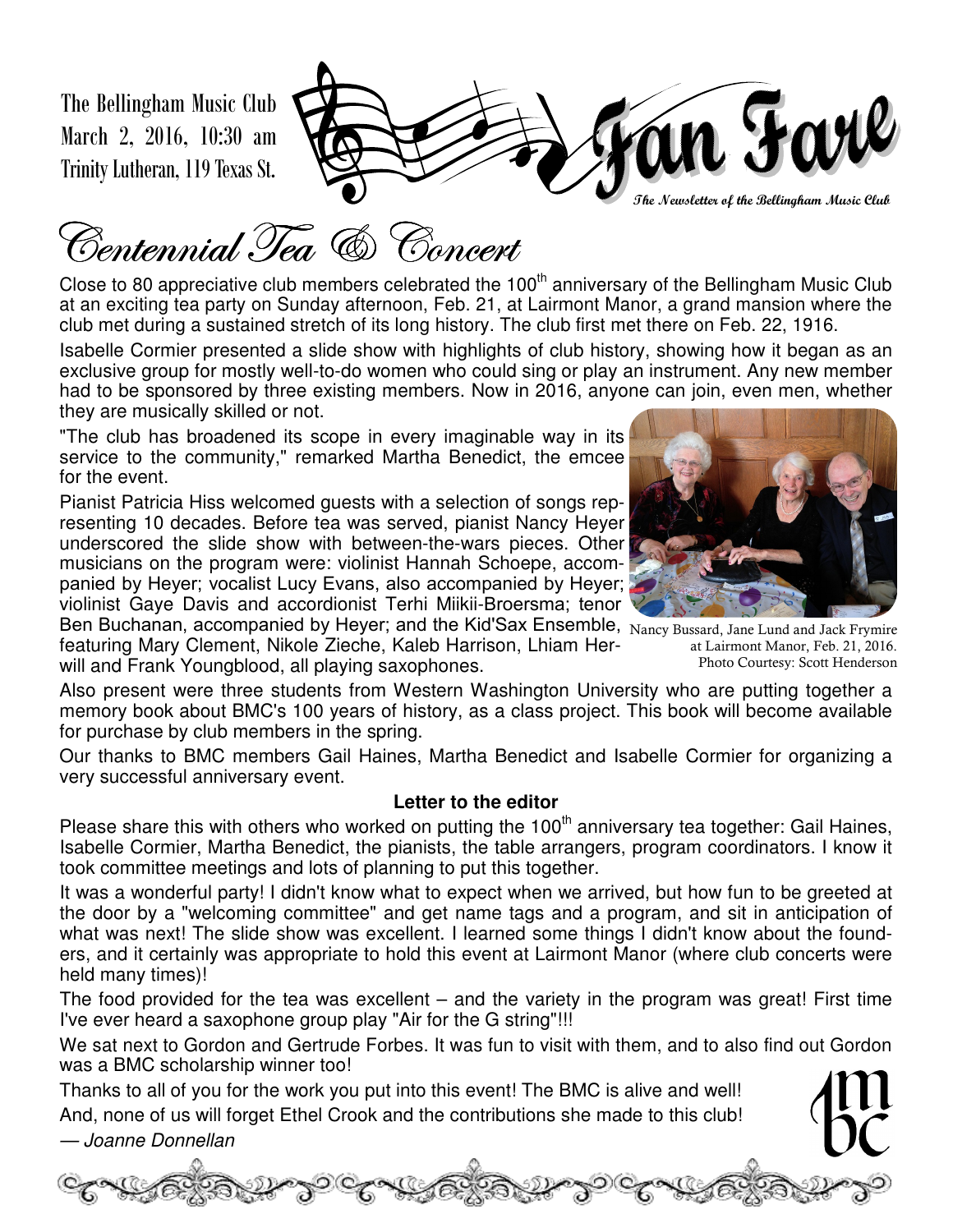

#### **Au revoir**

**The BMC Board is most grateful to Gail Haines** who has been intensively involved with the club since 2002, first as a four-year term president, and since then as Awards Committee Chair. Our competitions have expanded under her leadership and we are most thankful for her multi-faceted talents and generosity.



As she puts it, "Marty and I are celebrating our good health at ages 77 & 76 by deciding to take a "sabbatical year" free of meeting obligations, email requirements, etc. We hope you understand that we still have a long personal list of things to do, people to see as well as the freedom to do nothing. Therefore, regretfully but of necessity, I need to let you know now that I cannot be awards chair or on the Board in any capacity for a year. Of course, my swan song along with your help, is our 100th Birthday Tea Celebration on Feb. 21 at Lairmont. Such a high note to start the Haines Sabbatical Year!

I love our incredible Bellingham Music Club, its mission, wonderful concerts and dedicated, overworked Board and membership.

Sincerely, appreciatively and affectionately, Gail

> Thank YOU, Gail, hank Gail, for your enthusiasm and friendship!



### **Board nominees for 2016-2018**

Gail Haines and Martha Benedict at Lairmont Manor, Feb. 21, 2016. Photo Courtesy: Scott Henderson

The nominees for the executive board of the Bellingham Music Club for 2016-2018 are: Kay Carr, president; Susie Seaton, vice president; Garland Richmond, secretary; Charles Way, treasurer, and Will Ellender, membership chair.

Under the club bylaws, candidates endorsed by the board are announced at the March concert, when any club member also may make nominations from the floor, with prior approval from a nominee. **The membership will vote on the candidates at the April 6 concert.** 

"The nominating committee made every effort to bring new faces to the board and find members who were compatible," co-chair Addis Chapman reported at the Feb. 17 board meeting.

The nominating committee made several recommendations intended to ease the workload of officers. The committee asked the board to appoint a corresponding secretary so that Garland Richmond could focus on the duties of a recording secretary at board meetings. Judy Corliss has volunteered to assist Charlie Way with treasurer's duties, and Celeste Shipp will replace Isabelle Cormier and maintain the club's database for membership chair Will Ellender. Chapman described these arrangements as "job sharing."

#### **Vote on amending our bylaws: Lifetime Membership**

As announced last month, we seek approval for a change in our bylaws with a vote today. Article II, Section 3 (Membership and Dues) and Article III, Section 9 (Election of Officers and Duties) would see the word "Honorary" replaced by "Lifetime and Honorary."

The current 'honorary membership' shall be renamed 'lifetime membership' in order to recognize lifelong dedication to the BMC. Current honorary members will automatically become lifetime members. A new 'honorary membership' shall be created to allow BMC to recognize or thank individuals for specific contributions on a temporary basis. Both categories shall be exempt from annual dues. Creating the lifetime membership and redefining the honorary membership will give the BMC the flexibility it needs to recognize deserving individuals in the short term as well as the long term.

> **The Bellingham Music Club, P.O. Box 193, Bellingham, WA 98227 Information: 360-306-8580 www.bellinghammusicclub.org Find us on Facebook Contributions or corrections? Contact the Newsletter Editor: Richard Howland at yksun@aol.com**

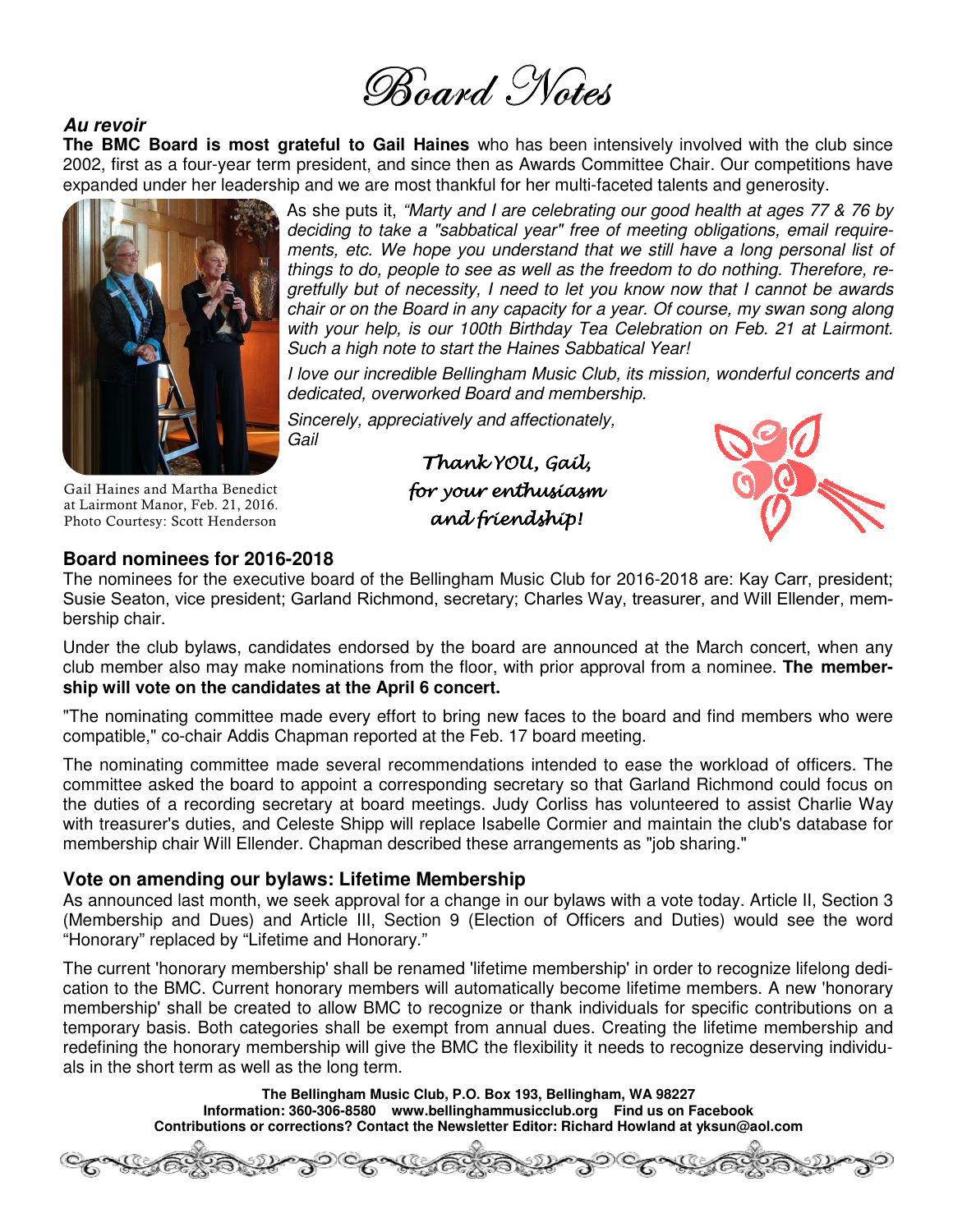#### **Next month, the BMC presents winners of the WWU Competition**

**Daniel Chong**, a piano student at Western Washington University, won the \$500 first-place award at the 2016 WWU Competition sponsored by the Bellingham Music Club in honor of Virginia Glover. Chong is a senior at WWU, where his piano instructor is Jeffrey Gilliam.

Auditions were held Saturday, Feb. 20, in Room 16 of the Performing Arts Center at WWU. Bruce Pullan, chair of the Music Department at WWU from 1975 to 1993, served as adjudicator for the WWU Awards. Pullan, a BMC member, was a professor of choral music at the University of British Columbia after leaving WWU. He also had served as music director of the Vancouver Bach Choir.

He said Chong demonstrated "fantastic technical ability" and "complete rhythmic control." Chong performed Mephisto Waltz No. 1 by Franz Liszt, and Pavane pour une infante défunte by Maurice Ravel.

The other winners were: Silas Stewart, percussionist, \$300; Emily Pontén, violinist, \$200; Gabija Vaicekonis, pianist, \$100 (new Randy Sasnett Prize). Thirteen students auditioned in all.

Pullan said he was looking for musicians who could make audience members think "we're having a dialogue between the audience and the performer." He said Stewart showed "good musical sense" and "excellent control." Pontén was "very musical," Pullan said. "You didn't panic when it got difficult," Pullan told Vaicekonis.

**Chong and the other award winners will perform for the club at 10:30 a.m. Wednesday, April 6,** here at Trinity. A second performance by WWU award winners with a special appearance by **saxophonist David Hoogkamer** is scheduled for 7:30 p.m. Thursday, April 7, at First Congregational Church, 2401 Cornwall Ave. as part of the Night Beat series. \$15 tickets for this "Western Treasures" full-length program are on sale online on bellinghammusicclub.org and will also be available at the door. Take a teen for free (with paying adult). Free for WWU students with I.D.

#### **MARK THE DATES: NIGHT BEAT RETURNS IN APRIL! Spring sale: 3 Night Beat concerts for the price of 2!**

Get your mini-subscription today for \$30. See Isabelle Cormier or Charlie Way in the lobby.

May 5

**Pianist** 

June 2

Soprano

Jeremy Deschane Katherine Copland



#### **COMPLIMENTARY TICKETS: DID YOU FILL YOUR STUB TO ENTER THE DRAW?**

April 7

**WWU Award Winners** 

and Friends

Ryan Schmidt will lead the **Bellingham Chamber Chorale** in Mozart's Requiem and Ave Verum Corpus on **Saturday, March 12, 7:30 p.m**. at First Congregational Church in Bellingham, and on Sunday, March 13, 3 p.m. at Salem Lutheran Church in Mount Vernon. Tickets \$5/\$15/\$20 on sale at Food Co-op locations, Piper Music, Village Books and Timekeepers in Lynden. Visit bccsings.org for details.

**The Whatcom Chorale** presents "**The Eternal Soul**" featuring a new work by ninety-years-young American composer Alice Parker, Heavenly Hurt: Songs of Love and Loss, set to poetry by Emily Dickinson. Additional selections by Brahms and Schubert promise lush, romantic harmonies. **Sunday, March 13, at 3 p.m**., at First Congregational Church in Bellingham. Tickets \$5/\$15/\$20 on sale at Village Books, Piper Music, Everybody's Store, The Greenhouse, and Food Co-Op stores. More information on whatcomchorale.org.

**Did you know? Thanks to blogger Deborah Anderson, we have 145 followers on Facebook!** 







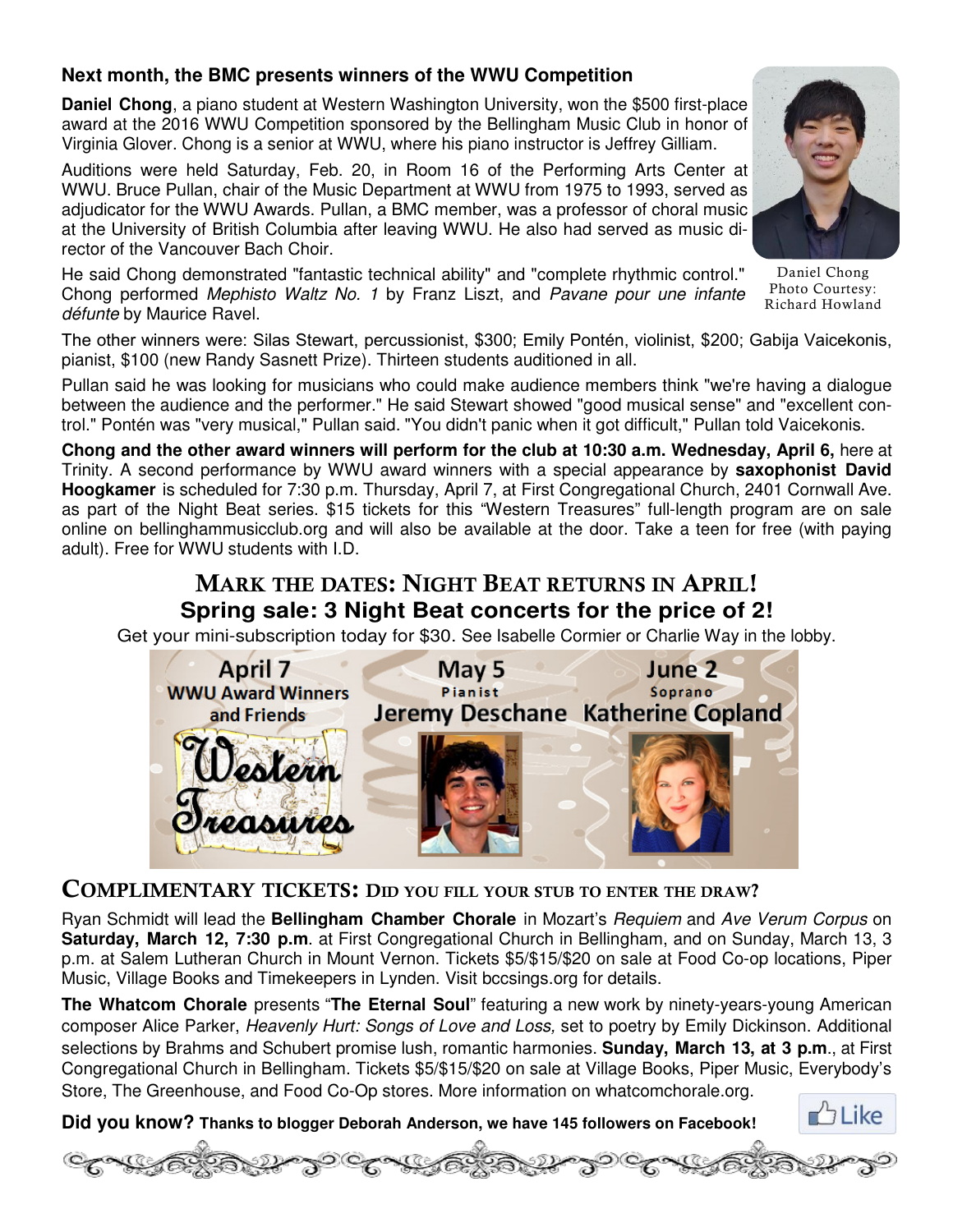# Upcoming events

**The Whatcom Symphony Orchestra** will perform Weiner's Concerto for Flute, Viola, Piano and String Orchestra, plus Shostakovich's Symphony No. 5, at 3 p.m. March 6 at Mount Baker Theater. Tickets are \$34 or \$39. Call 734-6080.



**Play It Forward** — The 5th annual Play It Forward Chamber Residency will be March 14-19. The Bellingham Festival of Music and Whatcom Symphony Orchestra are bringing to Bellingham a group of string players from the prestigious Colburn Conservatory in Los Angeles. This year the Colburn Chamber Players will perform in many middle and high school classrooms, teaching, entertaining and having a conversation with our local students. On **Saturday, March 19, at 7: 30 p.m**. you will have an opportunity to hear them as they perform at Bellingham High School. This concert will be open to the public and free for all students.

**Treble Choir** — Bellingham High School's Treble Choir, Women's Ensemble, Concert Choir and Showstoppers all will grace their school stage with a free concert on Wednesday**, March 16, at 7 p.m**. The brief-butimpressive program of 12 songs (three by each group) is a preview of pieces they will sing in festival competition at WWU the following week. Directed by Linda Short, BHS choirs perform frequently throughout the school year and excel in competitions at regional and state levels. Showstoppers and Women's Ensemble recently won first place in their categories at the regional SJMEA Solo/Ensemble Contest, earning them a trip to the WMEA State Contest in Ellensburg this spring. It will be a return trip for Showstoppers, who won first-instate for mixed large vocal ensembles at the event last year. Call 676-6575 for information.

**Piano duo** — The Mañalac Piano Duo will perform **Saturday, March 26, at 7:30 p.m**. at Jansen Art Center, 321 Front St., Lynden. Tickets are \$12 for students and seniors or \$15 for general admission. To purchase tickets, visit http://www.brownpapertickets.com/event/2506606.



Gabriel B. Mañalac II has been an active performer and music educator in Louisiana and Washington State for the past decade. He studied at Loyola University New Orleans where he earned his bachelor's degree of music in piano performance magna cum laude, and at the University of Washington where he earned his master's degree of music in piano performance. He was the pianist and celesta player for the Louisiana Philharmonic Orchestra, the Gulf Coast Symphony and the New Orleans Opera.

Rebecca Jordan Mañalac, a native of Brier, Wash., began playing the piano at age 5. Rebecca is staff accompanist at Western Washington University and choir pianist for Trinity Lutheran Church. She earned her bachelor's degree in piano performance cum laude from the University of Washington. She obtained her master's degree in piano performance from Loyola University New Orleans. Rebecca has appeared as soloist with the Academy Chamber Orchestra, the University of Puget Sound Orchestra and the Loyola Symphony Orchestra, and has performed live on KING FM 98.1 in Seattle.

**Violin and piano** — Violinist Nadja Salerno-Sonnenberg and pianist Anne-Marie McDermott (pictured at right) will perform at **7:30 p.m. Friday, April 1**, in the PAC at WWU, sponsored by the Bellingham Festival of Music. The program will feature works by Beethoven, Brahms, Arvo Pärt and Fauré. Tickets are \$12, \$35 or \$45. For details call (360) 650-6146 or visit bellinghamfestival.org.

As frequent collaborators, the violinist and pianist have been praised by the New York Times as musicians who "bring considerable energy and emotional rawness to the music at hand" and are "committed, expressive performers." They will also present a free lecture/demonstration focusing on an aspect of their program at 11 a.m. on the day of the concert in Room 16 of the WWU Performing Arts Center.



**Met in HD Live** — Barkley Regal Theaters in Bellingham will present a live simulcast of the **Metropolitan Opera** of New York's performance of **Madama Butterfly**, on **April 2, 9:55 a.m. Kristine Opolais** reprises her acclaimed portrayal of the title role, opposite **Roberto Alagna** as Pinkerton, the naval officer who breaks Butterfly's heart. **Dwayne Croft** is Sharpless, and **Maria Zifchak** sings the role of Suzuki. Encore on April 6, 6:30 p.m.

**An Evening in Paris** — Bellingham Festival of Music will hold its gala auction and dinner, "An Evening in Paris," on **April 30** in Settlemeyer Hall at Bellingham Technical College. Tickets will go on sale March 15. For details call (360) 201-6621.

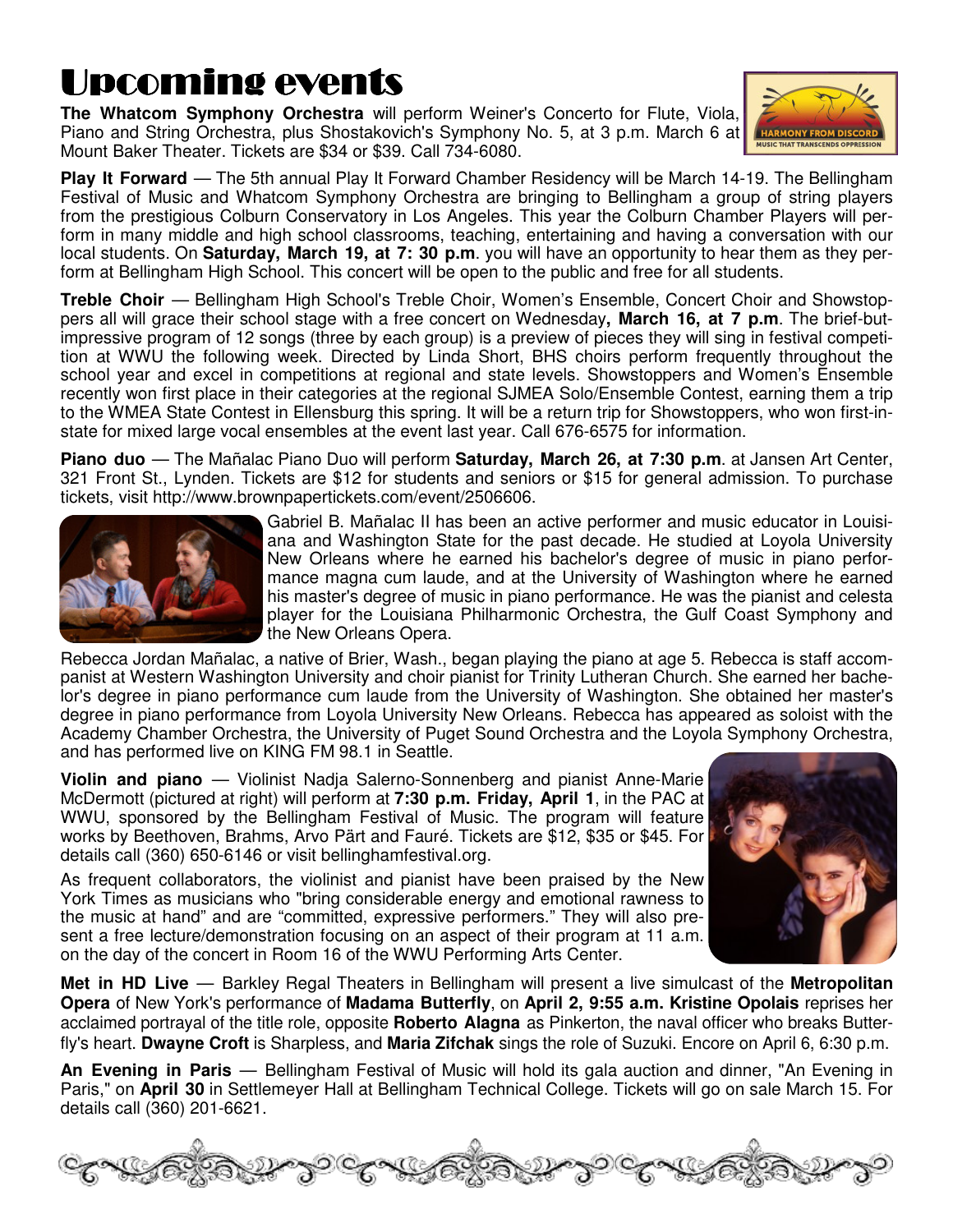Sherrie Kahn and Mark Schlichting

present the winners of the

High School Instrumental Competition in honor of Nicholas Bussard

and the High School String Competition in honor of Ethel Crook



1. Andante. Presto

2. Allegro

**Mary Clement, tenor saxophone Nancy Heyer, piano** 

Sonata in E minor **Francesco Maria Veracini Francesco Maria Veracini** 

- I: Ritornello-Largo (1690-1768)
- II: Allegro con Fuoco
- III: Menuetto

#### **Mary From, Violin Nancy Heyer, piano**

Premier Solo **Eugène Bourdeau** (1850-1925)

#### **Alexander Harris, bassoon Annie Scherr, piano**

Violin Concerto No.1 in A minor, Op. 77 Dinitri Shostakovich 4. Burlesque: Allegro con brio (1906-1975)

**Ian Aegerter, violin Carol Crawford, piano** 

Sonata Op. 19 for Alto Saxophone **Paul Creston** 1. With vigor (1906-1985)

> **Frank Youngblood, alto saxophone Nancy Heyer, piano**

Concerto in B minor, Op. 104 Antonín Dvořák 1. Allegro (1841-1904)

> **Maya Enstad, cello Lisa Nakahara, piano**



Bellingham Music Club - March 2, 2016